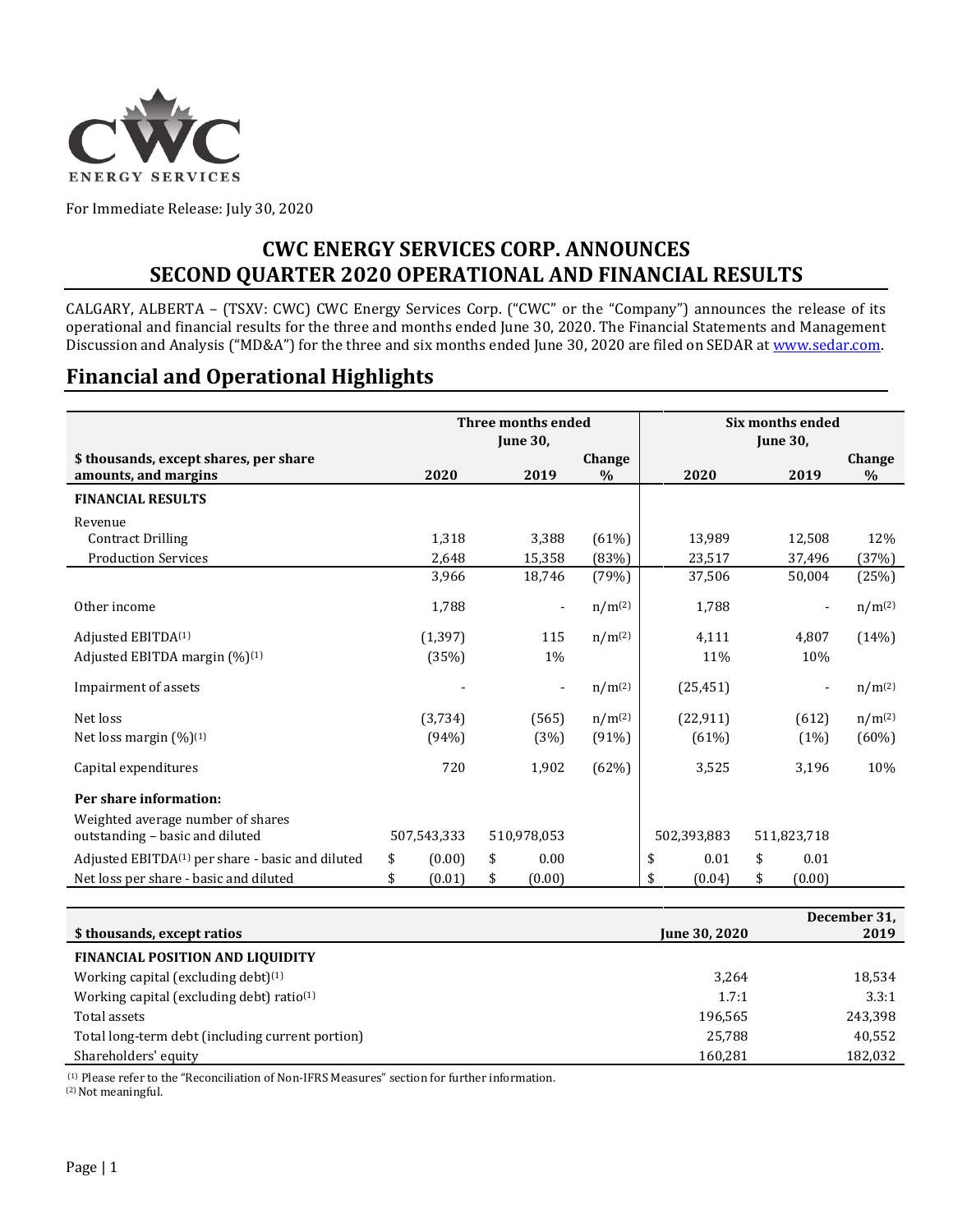Working capital (excluding debt) for June 30, 2020 has decreased \$15.3 million (82%) since December 31, 2019 driven by decreases in accounts receivable (\$17.3 million (72%)) and prepaid expenses and deposits (\$1.5 million (55%)) offset by a decrease in account payable (\$3.4 million (42%)). Due to the seasonality of the oilfield services business in Canada, working capital typically peaks in Q1 and drops in Q2 as accounts receivable are collected. Long-term debt (including current portion) has decreased 36% from December 31, 2019 driven by the collection of accounts receivable combined with lower activity in Q2 2020 compared to Q4 2019. Shareholders' equity has decreased \$21.8 million (12%) since December 31, 2019 primarily due to the net loss for the six months ended June 30, 2020 which included a charge for impairment of assets of \$25.5 million partially offset by an unrealized gain on translation of foreign operations of \$1.5 million.

# **Highlights for the Three Months Ended June 30, 2020**

- Demand for crude oil declined in Q2 2020 amid the global economic downturn as a result of the COVID-19 health pandemic and the measures put in place to slow the spread of the virus. During the quarter, the Company's exploration and production ("E&P") customers cut their capital expenditure programs leading to reduced demand for the Company's services. The duration of the negative impact from the COVID-19 health pandemic on the Company's operations is unknown and will depend on future economic developments, which cannot be predicted with confidence at this time. Therefore, the Company continues to pursue cash saving initiatives to preserve cash resources and maintain balance sheet strength as well as to retain its most valuable asset – its key employees. The Company has also enacted new safety protocols to protect the health and safety of its employees so that the Company can operate with confidence that its employees and customers are taking the necessary precautions.
- During Q2 2020, the Governments of Alberta and Saskatchewan announced the Alberta Site Rehabilitation Program (\$1.0 billion) and the Saskatchewan Accelerated Site Closure Program (\$400 million) respectively. Both of these programs provide grants to eligible oilfield service contractors to perform well, pipeline, and oil and gas site closure and reclamation work, creating jobs and supporting the environment. CWC's Production Services segment is well positioned to provide closure work on inactive wells and has already received Alberta grant approvals on 217 inactive wells.
- Average Q2 2020 crude oil price, as measured by West Texas Intermediate ("WTI"), of US\$27.95/bbl was 39% lower than the Q1 2020 average price of US\$45.57/bbl (Q2 2019: US\$59.89/bbl) and the price differential between Canadian heavy crude oil, as represented by Western Canadian Select ("WCS"), and WTI maintained a differential in the range of US\$5.00/bbl to US\$17.00/bbl during the second quarter of 2020. Natural gas prices, as measured by AECO, remained relatively unchanged from an average of \$1.93/GJ in Q1 2020 to \$1.90/GJ in Q2 2020 (Q2 2019 \$1.06/GJ).
- CWC's Canadian drilling rig utilization in Q2 2020 of 11% (Q2 2019: 11%) exceeded the Canadian Association of Oilwell Drilling Contractors ("CAODC") industry average of 4%. Canadian activity levels in Q2 2020 of 68 drilling rig operating days from seven Canadian drilling rigs was consistent with Q2 2019 activity levels of 72 drilling rig operating days. Average revenue per operating day of \$19,382 resulted in revenue of \$1.3 million (Q2 2019: \$1.6 million) from the Canadian drilling operations. As a result of the COVID-19 health pandemic and the travel restrictions implemented between Canada and the U.S., CWC's two U.S. drilling rigs, which operate with Canadian rig crews, did not see any operating days in Q2 2020 (Q2 2019: 25 drilling rig operating days) and, therefore, did not generate any revenue in the quarter (Q2 2019: \$1.8 million). Service rig utilization in Q2 2020 of 8% (Q2 2019: 39%) was driven by 4,037 operating hours which were 83% lower than the 23,129 operating hours in Q2 2019; a result of the significant drop off in activity levels due to COVID-19 and the corresponding steep drop in oil prices.
- Revenue of \$4.0 million, a decrease of \$14.8 million (79%) compared to \$18.8 million in Q2 2019.
- Other income of \$1.8 million in Q2 2020 consists of Government of Canada grants, which the Company received under the Canada Emergency Wage Subsidy ("CEWS").
- Adjusted EBITDA<sup>(1)</sup> of  $$(1.4 \text{ million})$ , a decrease of \$1.5 million compared to \$0.1 million in Q2 2019. The COVID-19 health pandemic put an end to CWC's 27 consecutive quarters of positive Adjusted EBITDA(1) dating back to Q2 2013.
- Net loss of \$3.7 million, an increase of \$3.1 million compared to \$0.6 million in Q2 2019.
- Total long-term debt (including current portion) of \$25.8 million is the lowest long-term debt amount in 13 years of CWC's total 15 years of existence.
- During Q2 2020, 1,708,000 (Q2 2019: 623,000) common shares were purchased under the Normal Course Issuer Bid ("NCIB") and 1,718,000 (Q2 2019: 744,000) common shares were cancelled and returned to treasury.

(1) Please refer to the "Reconciliation of Non-IFRS Measures" section for further information.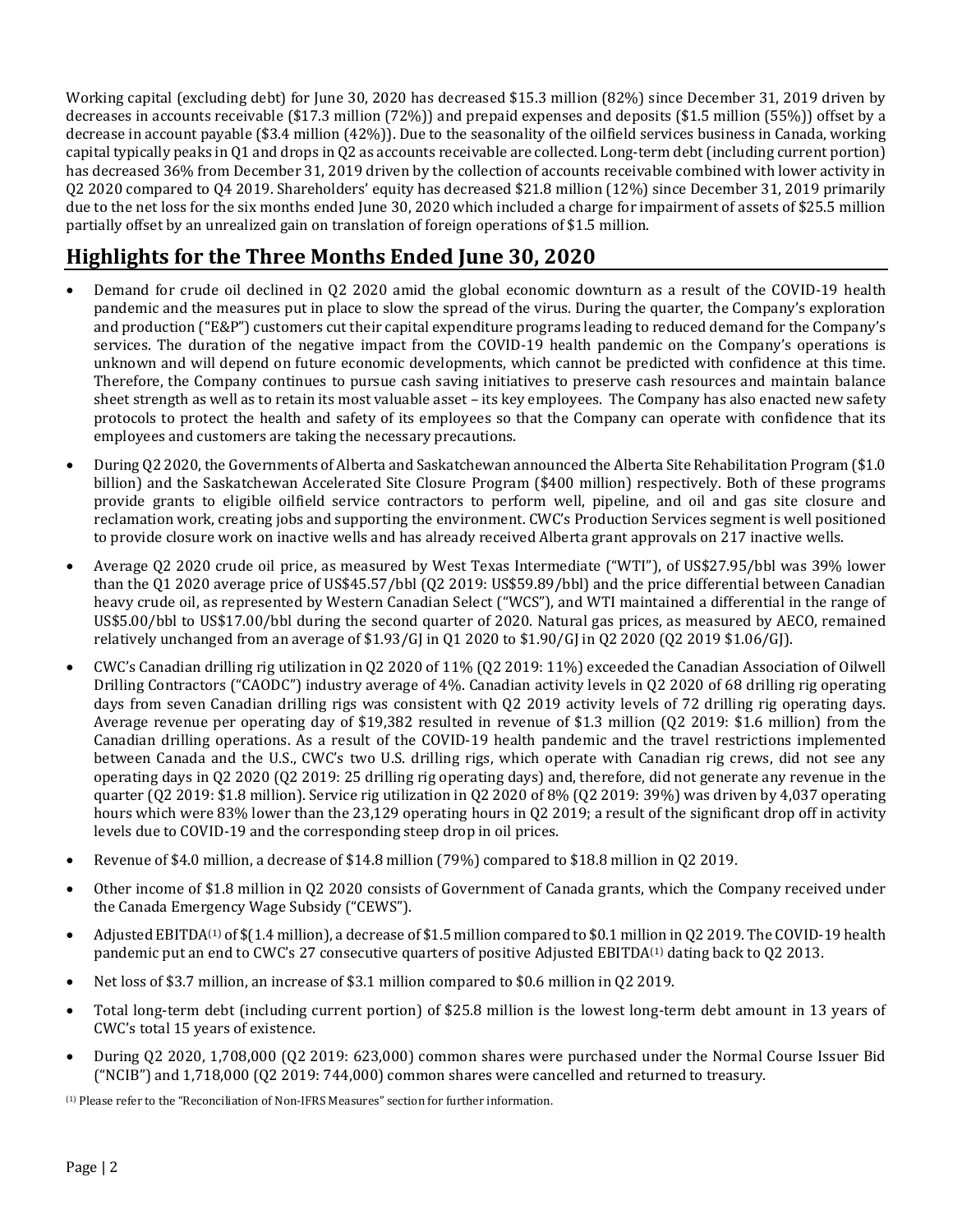## **Highlights for the Six Months Ended June 30, 2020**

- CWC's Canadian drilling rig utilization for the first six months of 2020 of 32% (2019: 31%) exceeded the Canadian Association of Oilwell Drilling Contractors ("CAODC") industry average of 19%. Canadian activity levels for the first six months of 2020 decreased 9% to 412 drilling rig operating days from seven Canadian drilling rigs (2019: 454 drilling rig operating days). Average revenue per operating day of \$22,277 resulted in revenue of \$9.2 million from the Canadian drilling operations. U.S. drilling rig activity levels for the first six months of 2020 were 144 drilling rig operating days from two U.S. drilling rigs for a utilization of 40% (2019: 7%). U.S. Contract Drilling revenue of \$4.8 million represented 34% of CWC's total Contract Drilling revenue in the first six months of 2020 with the average revenue per operating day of US\$25,139 from U.S. operations. CWC's service rig utilization for the first six months of 2020 of 32% (2019: 46%) was driven by 34,479 operating hours which were 36% lower than the 54,004 operating hours in 2019; a result of the significant drop off in activity levels due to COVID-19 and the corresponding steep drop in oil prices.
- Revenue of \$37.5 million, a decrease of \$12.5 million (25%) compared to \$50.0 million in the first six months of 2019.
- Adjusted EBITDA<sup>(1)</sup> of \$4.1 million, a decrease of \$0.7 million (14%) compared to \$4.8 million in the first six months of 2019.
- Net loss of \$22.9 million, an increase of \$22.3 million compared to \$0.6 million in the first six months of 2019. The increase in net loss is primarily due to a charge for impairment of assets of \$25.5 million taken in Q1 2020.
- For the six months ended June 30, 2020, the Company purchased 5,382,500 (2019: 2,673,500) common shares under the Normal Course Issuer Bid ("NCIB") and 5,482,000 (2019: 2,536,000) common shares were cancelled and returned to treasury.

(1) Please refer to the "Reconciliation of Non-IFRS Measures" section for further information.

### **Operational Overview**

#### **Contract Drilling**

CWC Ironhand Drilling, the Company's Contract Drilling segment, has a fleet of nine telescopic double drilling rigs with depth ratings from 3,200 to 5,000 metres. Eight of nine rigs have top drives and three have pad rig walking systems. All of the drilling rigs are well suited for the most active depths for horizontal drilling in the Western Canadian Sedimentary Basin ("WCSB"), including the Montney, Cardium, Duvernay and other deep basin horizons. The Company also operates in select United States basins including the Eagle Ford, Denver-Julesburg ("DJ") and Bakken. One of the Company's strategic initiatives is to continue to increase the capabilities of its existing fleet to meet the growing demands of E&P customers for deeper depths at a cost effective price while providing a sufficient internal rate of return for CWC's shareholders.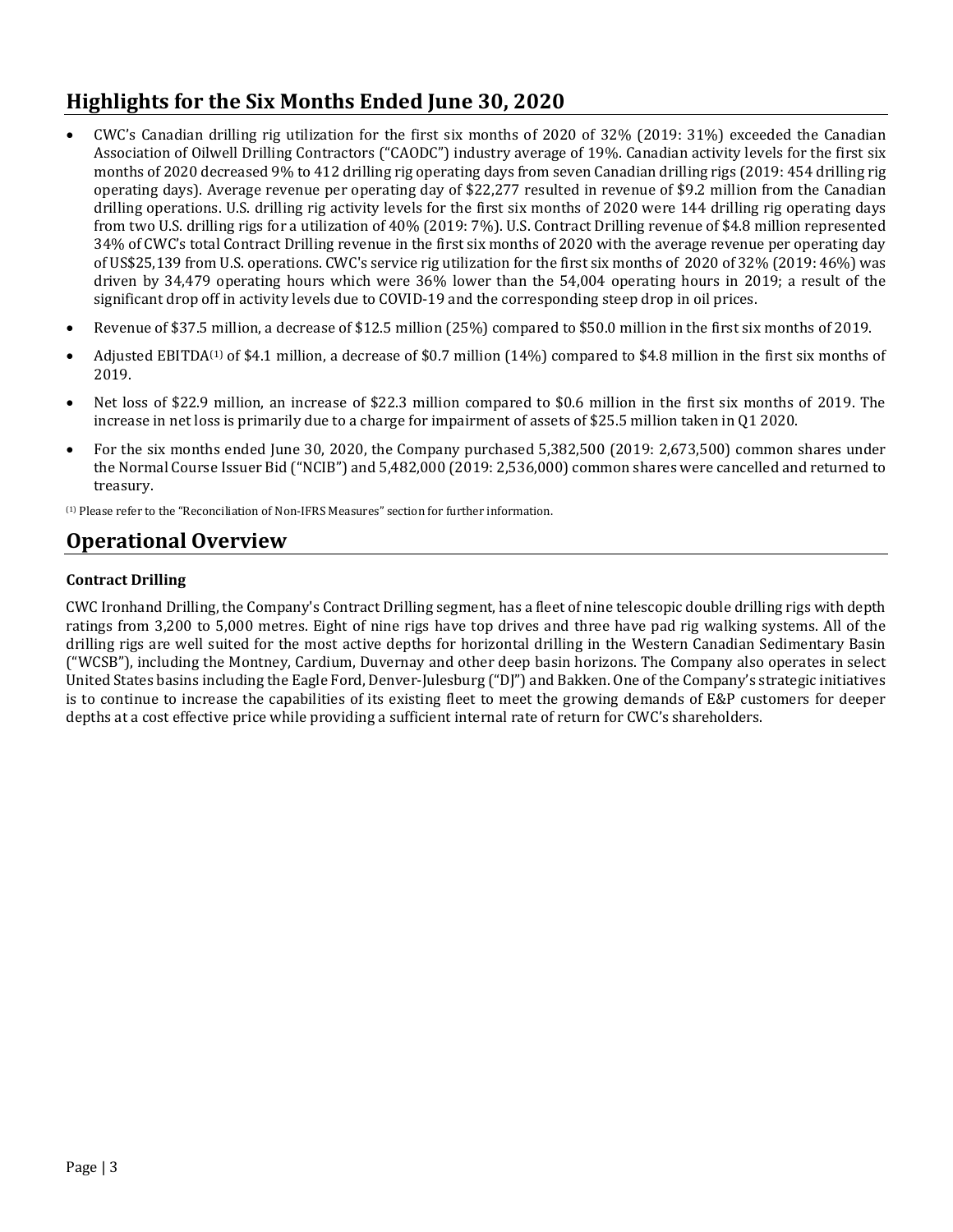|                                                 | Three months ended       |                |             |                |                |          |          |          |
|-------------------------------------------------|--------------------------|----------------|-------------|----------------|----------------|----------|----------|----------|
|                                                 | Jun. 30,                 | Mar. 31,       | Dec. 31,    | Sep. 30,       | Jun. 30,       | Mar. 31, | Dec. 31, | Sep. 30, |
| <b>OPERATING HIGHLIGHTS</b>                     | 2020                     | 2020           | 2019        | 2019           | 2019           | 2019     | 2018     | 2018     |
| Drilling Rigs - Canada                          |                          |                |             |                |                |          |          |          |
| Total drilling rigs, end of period              | $\overline{7}$           | $\sqrt{ }$     | 7           | $\overline{7}$ | 7              | 9        | 9        | 9        |
|                                                 |                          |                |             |                |                |          |          |          |
| Revenue per operating day (1)                   | \$19,382                 | \$22,849       | \$22,161    | \$20,685       | \$22,750       | \$23,895 | \$26,642 | \$21,263 |
| Drilling rig operating days                     | 68                       | 344            | 232         | 130            | 72             | 382      | 491      | 500      |
| Drilling rig utilization %(2)                   | 11%                      | 54%            | 36%         | 19%            | 11%            | 47%      | 59%      | 60%      |
| CAODC industry average utilization %            | 4%                       | 35%            | 23%         | 23%            | 18%            | 29%      | 28%      | 30%      |
| Wells drilled                                   | $\overline{4}$           | 26             | 18          | 12             | 10             | 39       | 34       | 41       |
| Average days per well                           | 17.1                     | 13.2           | 12.9        | 10.9           | 8.0            | 9.8      | 14.4     | 12.2     |
| Meters drilled (thousands)                      | 20.2                     | 99.6           | 75.6        | 39.6           | 26.7           | 119.8    | 127.8    | 155.2    |
| Meters drilled per day                          | 295                      | 290            | 326         | 304            | 373            | 314      | 261      | 310      |
| Average meters per well                         | 5,053                    | 3,831          | 4,199       | 3,300          | 2,966          | 3,070    | 3,708    | 3,786    |
|                                                 |                          |                |             |                |                |          |          |          |
| <b>Drilling Rigs - United States</b>            |                          |                |             |                |                |          |          |          |
| Total drilling rigs, end of period              | $\overline{2}$           | $\overline{2}$ | 2           | 2              | $\overline{2}$ |          |          |          |
| Revenue per operating day (US\$) <sup>(1)</sup> | $\overline{\phantom{a}}$ | \$25,139       | \$34,448(3) | \$27,159       | \$54,188(3)    |          |          |          |
| Drilling rig operating days                     | $\overline{\phantom{a}}$ | 144            | 56          | 155            | 25             |          |          |          |
| Drilling rig utilization %(2)                   | $\overline{\phantom{a}}$ | 79%            | 31%         | 84%            | 69%            |          |          |          |
| Wells drilled                                   | $\overline{\phantom{a}}$ | 10             | 5           | 16             | $\mathbf{1}$   |          |          |          |
| Average days per well                           | $\overline{\phantom{a}}$ | 14.4           | 11.3        | 9.7            | 16.6           |          |          |          |
| Meters drilled (thousands)                      |                          | 40.5           | 14.5        | 50.7           | 2.9            |          |          |          |
| Meters drilled per day                          |                          | 282            | 258         | 327            | 177            |          |          |          |
| Average meters per well                         | $\overline{\phantom{a}}$ | 4,053          | 2,942       | 978            | 2,939          |          |          |          |

(1)Revenue per operating day is calculated based on operating days (i.e. spud to rig release basis). New or inactive drilling rigs are added based on the first day of field service.

(2) Drilling rig utilization is calculated based on operating days (i.e. spud to rig release basis).

(3)Revenue is enhanced by one-time recovery of mobilization costs.

Canadian Contract Drilling revenue of \$1.3 million for Q2 2020 (Q2 2019: \$1.6 million) was achieved with a utilization rate of 11% (Q2 2019: 11%), compared to the CAODC industry average of 4%. CWC completed 68 Canadian drilling rig operating days with seven drilling rigs in Q2 2020, comparable to the 72 Canadian drilling rig operating days in Q2 2019.

As a result of the COVID-19 health pandemic and the travel restrictions implemented between Canada and the U.S., CWC's two U.S. drilling rigs, which operate with Canadian rig crews, did not see any operating days in Q2 2020 (Q2 2019: 25 drilling rig operating days) and, therefore, did not generate any revenue in the quarter (Q2 2019: \$1.8 million).

#### **Production Services**

With a fleet of 145 service rigs, CWC is the largest well servicing company in Canada as measured by active fleet and operating hours. CWC's service rig fleet consists of 75 single, 56 double, and 14 slant rigs providing services which include completions, maintenance, workovers and well decommissioning with depth ratings from 1,500 to 5,000 metres. CWC has chosen to park 63 of its service rigs and focus its sales and operational efforts on the remaining 82 active service rigs due to the reduction in the number of service rigs currently required to service the WCSB.

CWC's fleet of nine coil tubing units consist of six Class I and three Class II coil tubing units having depth ratings from 1,500 to 3,200 metres. On March 17, 2020, the Company discontinued operations of its coil tubing division and wrote down the value of the assets to their estimated disposal value. The Company will look at monetizing the coil tubing assets when market conditions in the oil and gas industry stabilize.

CWC's fleet of 12 swabbing rigs operate under the trade name CWC Swabtech. The swabbing rigs are used to remove liquids from the wellbore and allow reservoir pressures to push the commodity up the tubing. The Company has chosen to park seven of its swabbing rigs and focus its sales and operational efforts on the remaining five active swabbing rigs.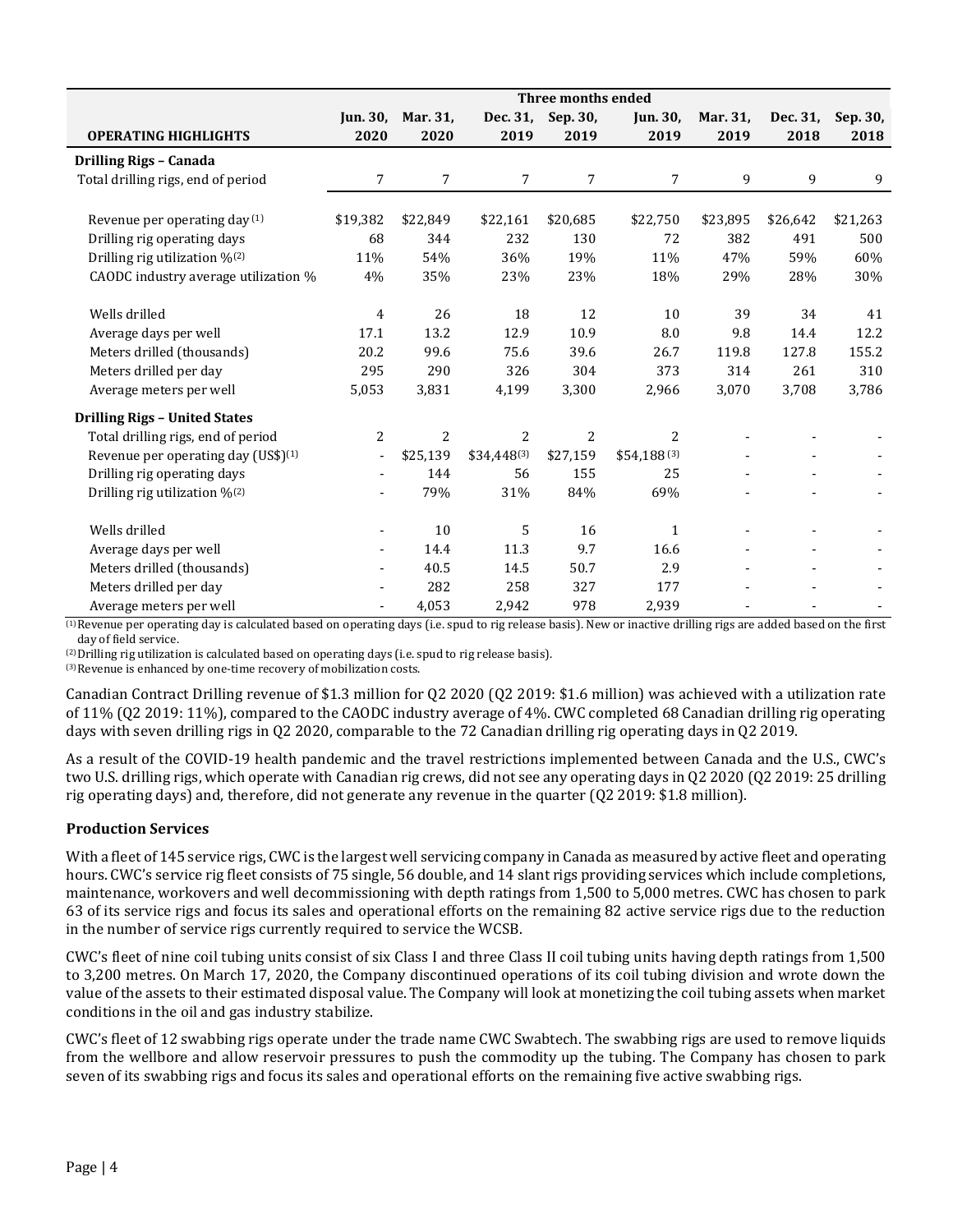|                                                       | Three months ended |                  |                |              |                 |          |          |                 |
|-------------------------------------------------------|--------------------|------------------|----------------|--------------|-----------------|----------|----------|-----------------|
|                                                       | <b>Jun. 30.</b>    | Mar. 31,         | Dec. 31,       | Sep. 30,     | <b>Jun. 30,</b> | Mar. 31, | Dec. 31, | Sep. 30,        |
| <b>OPERATING HIGHLIGHTS</b>                           | 2020               | 2020             | 2019           | 2019         | 2019            | 2019     | 2018     | 2018            |
| <b>Service Rigs</b>                                   |                    |                  |                |              |                 |          |          |                 |
| Active service rigs, end of period                    | 82                 | 83               | 84             | 84           | 92              | 93       | 92       | 102             |
| Inactive service rigs, end of period                  | 63                 | 62               | 62             | 64           | 56              | 55       | 56       | 46              |
| Total service rigs, end of period                     | 145                | 145              | 146            | 148          | 148             | 148      | 148      | 148             |
| Operating hours                                       | 4,037              | 30,442           | 33,656         | 29,528       | 23,129          | 30,875   | 31,232   | 42,316          |
| Revenue per hour                                      | \$619              | \$666            | \$664          | \$644        | \$646           | \$671    | \$663    | \$628           |
| Revenue per hour excluding top                        |                    |                  |                |              |                 |          |          |                 |
| volume customers                                      | \$653              | \$673            | \$682          | \$660        | \$687           | \$690    | \$696    | \$664           |
| Service rig utilization $\frac{9}{10}$ <sup>(1)</sup> | 8%                 | 56%              | 62%            | 52%          | 39%             | 53%      | 51%      | 63%             |
| <b>Coil Tubing Units</b>                              |                    |                  |                |              |                 |          |          |                 |
| Active coil tubing units, end of period               | 0                  | $\boldsymbol{0}$ | 7              | 8            | 8               | 8        | 8        | 8               |
| Inactive coil tubing units, end of period             | 9                  | 9                | 2              | $\mathbf{1}$ | 1               | 1        | 1        | $\mathbf{1}$    |
| Total coil tubing units, end of period                | 9                  | $\overline{9}$   | $\overline{9}$ | 9            | 9               | 9        | 9        | 9               |
| Operating hours                                       |                    | 486              | 448            | 318          | 301             | 1,730    | 1,647    | 898             |
| Revenue per hour                                      |                    | \$545            | \$646          | \$730        | \$830           | \$555    | \$625    | \$731           |
| Coil tubing unit utilization $\frac{9}{10}$           |                    | 11%              | 10%            | 6%           | 6%              | 34%      | 31%      | 17%             |
| <b>Swabbing Rigs</b>                                  |                    |                  |                |              |                 |          |          |                 |
| Active swabbing rigs, end of period                   | 5                  | 5                | 5              | 5            | 8               | 8        | 8        | 9               |
| Inactive swabbing rigs, end of period                 | 7                  | 7                | 8              | 8            | 5               | 5        | 5        | 4               |
| Total swabbing rigs, end of period                    | $\overline{12}$    | 12               | 13             | 13           | 13              | 13       | 13       | $\overline{13}$ |
| Operating hours                                       | 513                | 1,088            | 1,141          | 865          | 661             | 1,655    | 2,313    | 881             |
| Revenue per hour                                      | \$288              | \$300            | \$282          | \$284        | \$262           | \$288    | \$283    | \$273           |
| Swabbing rig utilization %(1)                         | 16%                | 33%              | 35%            | 19%          | 13%             | 47%      | 41%      | 15%             |

(1) Effective September 1, 2019, the CAODC changed its methodology on how it calculates service rig utilization. Service rig, coil tubing unit and swabbing rig utilization is now calculated based on 10 operating hours a day x number of days per quarter x 5 days a week divided by 7 days in a week to reflect maximum utilization available due to hours of service restrictions on rig crews. Utilization percentages have been retroactively updated to reflect this new CAODC methodology. Service and swabbing rigs requiring their 24,000 hour recertification, refurbishment or have been otherwise removed from service for greater than 90 days are excluded from the utilization calculation until their first day back in field service. Coil tubing units that were removed from service for greater than 90 days were excluded from the utilization calculation until their first day back in field service.

Production Services revenue of \$2.7 million in Q2 2020, down \$12.7 million (83%) compared to \$15.4 million in Q2 2019. The revenue decrease in Q2 2020 was a direct result of the rapid decrease in crude oil prices, which started in March 2020, as the global health solutions to slow the spread of the COVID-19 virus resulted in a significant drop in demand for crude oil.

CWC's service rig utilization in Q2 2020 of 8% (Q2 2019: 39%) was driven by 4,037 operating hours being 83% lower than the 23,129 operating hours in Q2 2019. In addition, the Q2 2020 average revenue per hour of \$619 was \$27 per hour (4%) lower than the \$646 per hour in Q2 2019 as a result of customer discounts during the quarter. Q2 2020 average revenue per hour of \$653 excluding the Company's top volume customers was \$34 per hour (5%) lower than Q2 2019 average revenue per hour of \$687.

As a result of the lower customer demand, the Company discontinued operations of its coil tubing division on March 17, 2020 and wrote down the value of these assets to their estimated disposal value. The Company will look at monetizing the coil tubing assets when market conditions in the oil and gas industry stabilize.

CWC swabbing rig utilization in Q2 2020 of 16% (Q2 2019: 13%) with 513 operating hours was 22% lower than the 661 operating hours in Q2 2019 as CWC had three less swabbing rigs active during the quarter compared to the prior year due to lower customer demand from continued low natural gas prices. Average revenue per hour for swabbing rigs of \$288 in Q2 2020 was 10% higher compared to \$262 in Q2 2019.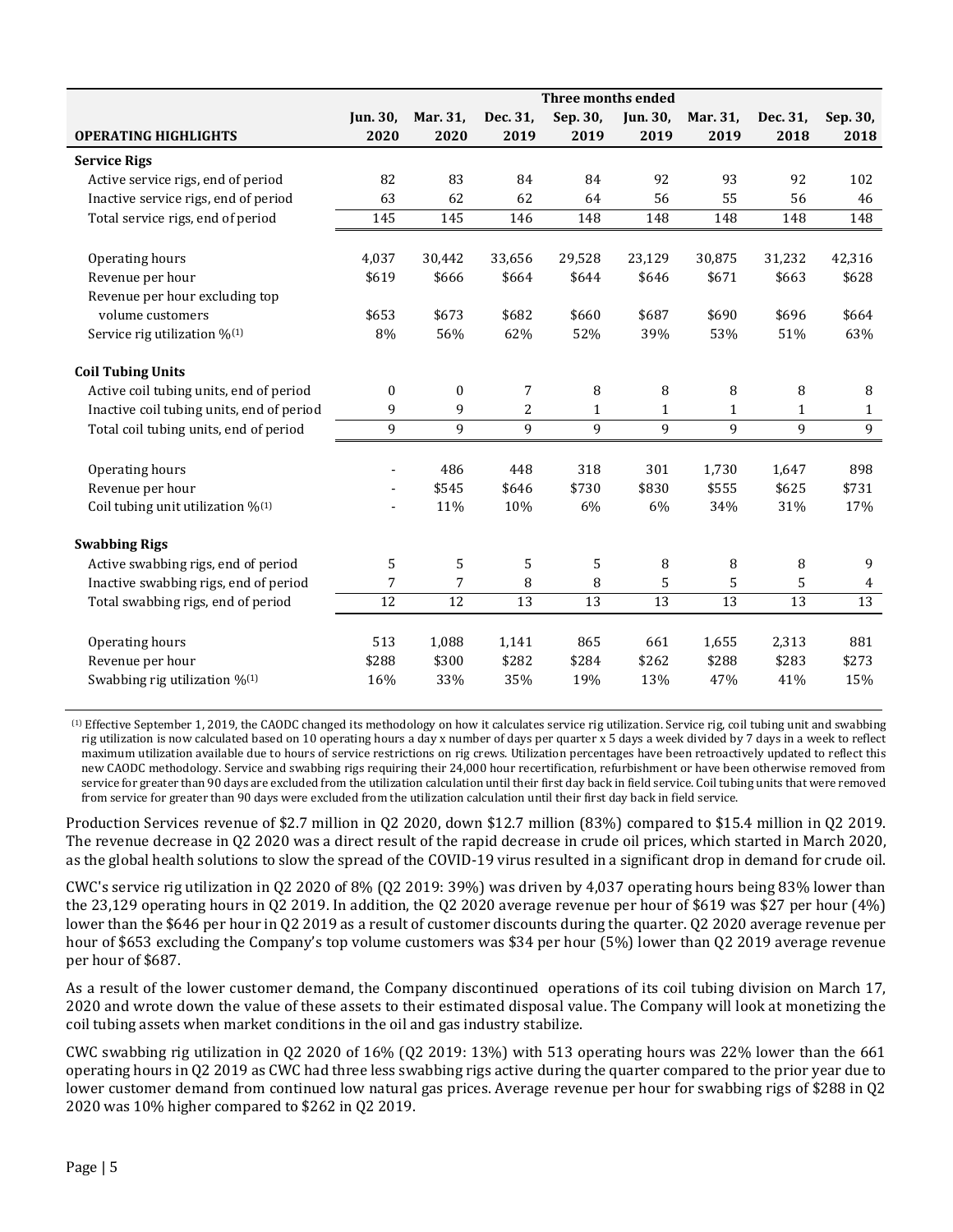# **Capital Expenditures**

|                                                  | Three months ended       |                          |          |               |                 |        |               |               |
|--------------------------------------------------|--------------------------|--------------------------|----------|---------------|-----------------|--------|---------------|---------------|
|                                                  | <b>June 30,</b>          |                          | Change   | <b>Change</b> | <b>June 30,</b> |        | <b>Change</b> | <b>Change</b> |
| \$thousands                                      | 2020                     | 2019                     | \$       | $\%$          | 2020            | 2019   | \$            | $\%$          |
| Capital expenditures                             |                          |                          |          |               |                 |        |               |               |
| Contract drilling                                | 308                      | 1,164                    | (856)    | (74%)         | 1,094           | 1,258  | (164)         | (13%)         |
| Production services                              | 412                      | 692                      | (280)    | $(40\%)$      | 2,405           | 1,877  | 528           | 28%           |
| Other equipment                                  | $\overline{\phantom{a}}$ | 46                       | (46)     | $(100\%)$     | 26              | 61     | (35)          | (57%)         |
|                                                  | 720                      | 1,902                    | (1, 182) | (62%)         | 3,525           | 3,196  | 329           | 10%           |
| Growth capital<br>Maintenance and infrastructure | 232                      | $\overline{\phantom{a}}$ | 232      | $n/m^{(1)}$   | 1,017           | $\sim$ | 1,017         | $n/m^{(1)}$   |
| capital                                          | 488                      | 1,902                    | (1, 414) | (74%)         | 2,508           | 3,196  | (688)         | (22%)         |
| Total capital expenditures                       | 720                      | 1,902                    | (1, 182) | (62%)         | 3,525           | 3,196  | 329           | 10%           |

(1) Not meaningful.

Capital expenditures of \$0.7 million in Q2 2020, a decrease of \$1.2 million (62%) compared to \$1.9 million in Q2 2019.

Capital expenditures of \$3.5 million for the six months ended June 30, 2020, an increase of \$0.3 million (10%) compared to \$3.2 million in the same period of 2019.

The 2020 capital expenditure budget of \$6.7 million was approved by the Board of Directors on December 12, 2019 comprised of maintenance and infrastructure capital related to recertifications, additions and upgrades to field equipment for the drilling rig and service rig divisions as well as information technology infrastructure and growth capital to upgrade one of the drilling rigs. Given the current economic environment as a result of the COVID-19 health pandemic, the Company has reduced its 2020 capital expenditure budget by \$1.9 million (28%) to \$4.9 million. As \$3.5 million of the 2020 capital expenditure budget has been incurred in the first six months of 2020, the Company is effectively suspending any further capital expenditures, other than those in progress, for the remainder of 2020.

### **Outlook**

In March 2020, the World Health Organization declared a global health pandemic due to COVID-19. In response to the COVID-19 outbreak, governments around the world implemented measures to control the spread of the virus during Q2 2020 including closure of non-essential businesses, restricting travel and encouraging its citizens to stay-at-home. These government actions contributed to a significant deterioration in the global economy including a material decline in the demand for crude oil, which resulted in a significant decrease in oil prices. The decline in oil prices negatively affected current and forecasted drilling and production service activities in Canada and the United States. In response to the decline in oil prices, OPEC+ agreed to cut crude oil production by 9.7 million bbls/day for May and June 2020, reducing to 7.6 million bbls/day from July to December 2020 and then to 5.6 million bbls/day from January 2021 to April 2022. In addition, the U.S., Canada and Brazil have cut crude oil production by 3.7 million bbls/day with other G20 oil producing nations contributing 1.3 million bbls/day. Together OPEC+ and the G20 oil producing nations are expected to reduce crude oil production by 12.6 million bbls/day for the remainder of 2020 for an global average crude oil supply of 87.4 million bbls/day. The International Energy Agency ("IEA") forecasts that global crude oil demand will increase in Q3 2020 averaging 94.3 million bbls/day, thereby reducing the amount of global crude oil currently in storage. As such crude oil prices have rebounded from the low US\$20/bbl in April 2020 to the low US\$40/bbl in July 2020 as governments around the world have started removing economic restrictions related to COVID-19 and gradually re-opened businesses. As consumer demand and business confidence increases for the remainder of 2020 and 2021, so too will be the demand for crude oil and a return to increased oilfield service activity in Canada and the U.S.

In the meantime, CWC has made significant changes to its cost structure including laying off employees, reducing compensation, eliminating discretionary expenses and reducing capital expenditures, to better match our cost structure to current operating activity levels resulting in \$10.7 million in annualized cash savings. The Company has reduced its head count by 49% through departures and layoffs of its employees and contractors and incurred \$0.1 million in severance costs related to these layoffs in the first half of 2020. CWC now has 316 employees as at June 30, 2020. In addition, CWC has applied for and received \$1.9 million in grants from the Government of Canada CEWS program to date. With the recent Government of Canada announcement that the CEWS program will be extended to December 19, 2020, the Company believes that the CEWS program will further enhance our ability to manage through the current slowdown in oilfield services activity with an estimated additional \$2.3 million in grants.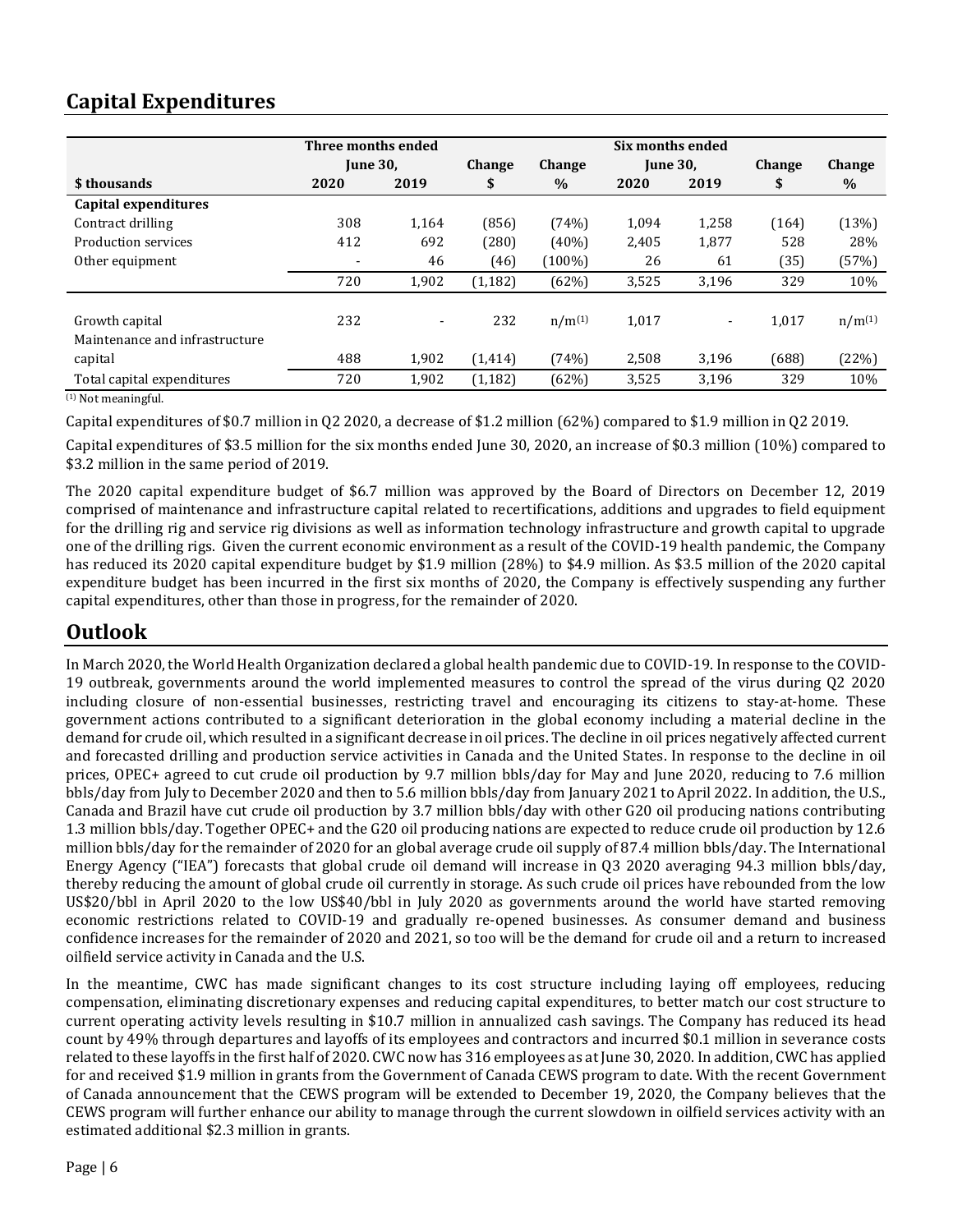On April 17, 2020, the Government of Canada announced a \$1.7 billion funding package to the Government of Alberta, Saskatchewan, British Columbia and the Alberta Orphan Well Association for well decommissioning and reclamation of abandoned and inactive wells. As the largest service rig company in Canada, CWC will be a net beneficiary of this funding as the Company pivots from workover and maintenance work on producing wells to performing a greater percentage of its work on well decommissioning in its Production Services segment. Subsequent to June 30, 2020, CWC received grant approvals for 217 inactive wells under the Alberta Site Rehabilitation Program and has been approved as a vendor under the Saskatchewan Accelerated Site Closure Program.

The Company continues to be in regular contact with its four member banking syndicate and has received positive indications that they will continue to support CWC through these turbulent times.

Looking out to a medium and longer term, CWC is optimistic about the future of the oil and gas industry in Canada. On March 31, 2020, the Government of Alberta announced they will be investing \$1.5 billion into the Keystone XL pipeline and provide a \$6.0 billion loan guarantee to TC Energy to start construction of the pipeline immediately, which is expected to be operational by 2023. This pipeline will carry 830,000 bbls/day of crude oil to Gulf Coast refineries. Along with the anticipated completion of Enbridge's Line 3 pipeline in late 2020, which will carry 760,000 bbls/day to Minnesota and eastern refineries and the Trans Mountain expansion project carrying 890,000 bbls/day by late 2022 to the west coast for oversea markets, Canada should have sufficient capacity to resume growth in crude oil production. With the current reduction in Canadian crude oil production of approximately 1.0 million bbls/day as a result of lower global demand from the COVID-19 economic restrictions, Canada may have inadvertently solved its issues of insufficient capacity on its existing pipeline infrastructure until the three additional pipelines are completed and operational. As such, CWC will remain focused on its operational and financial performance in the short-term, but recognize the need to pursue opportunities that have inevitably been created in this heavily discounted market to create medium and longer-term value for CWC's shareholders. With the support of the Board of Directors, management continues to actively pursue consolidation opportunities in North America. CWC cautions that there can be no guarantees that strategic opportunities will result in a transaction, or if a transaction is undertaken, as to its terms or timing.

## **About CWC Energy Services Corp.**

CWC Energy Services Corp. is a premier contract drilling and well servicing company operating in the WCSB and the United States with a complementary suite of oilfield services including drilling rigs, service rigs, swabbing rigs and coil tubing units. The Company's corporate office is located in Calgary, Alberta, with a U.S. office in Denver, Colorado and operational locations in Nisku, Grande Prairie, Slave Lake, Sylvan Lake, Drayton Valley, Lloydminster, Provost and Brooks, Alberta. The Company's shares trade on the TSX Venture Exchange under the symbol "CWC".

For more information, please contact:

CWC Energy Services Corp. 610, 205 – 5th Avenue SW Calgary, Alberta T2P 2V7 Telephone: (403) 264-2177 Email: [info@cwcenergyservices.com](mailto:info@cwcenergyservices.com)

Duncan T. Au, FCPA, FCA, CFA President & Chief Executive Officer

Stuart King, CPA, CA Chief Financial Officer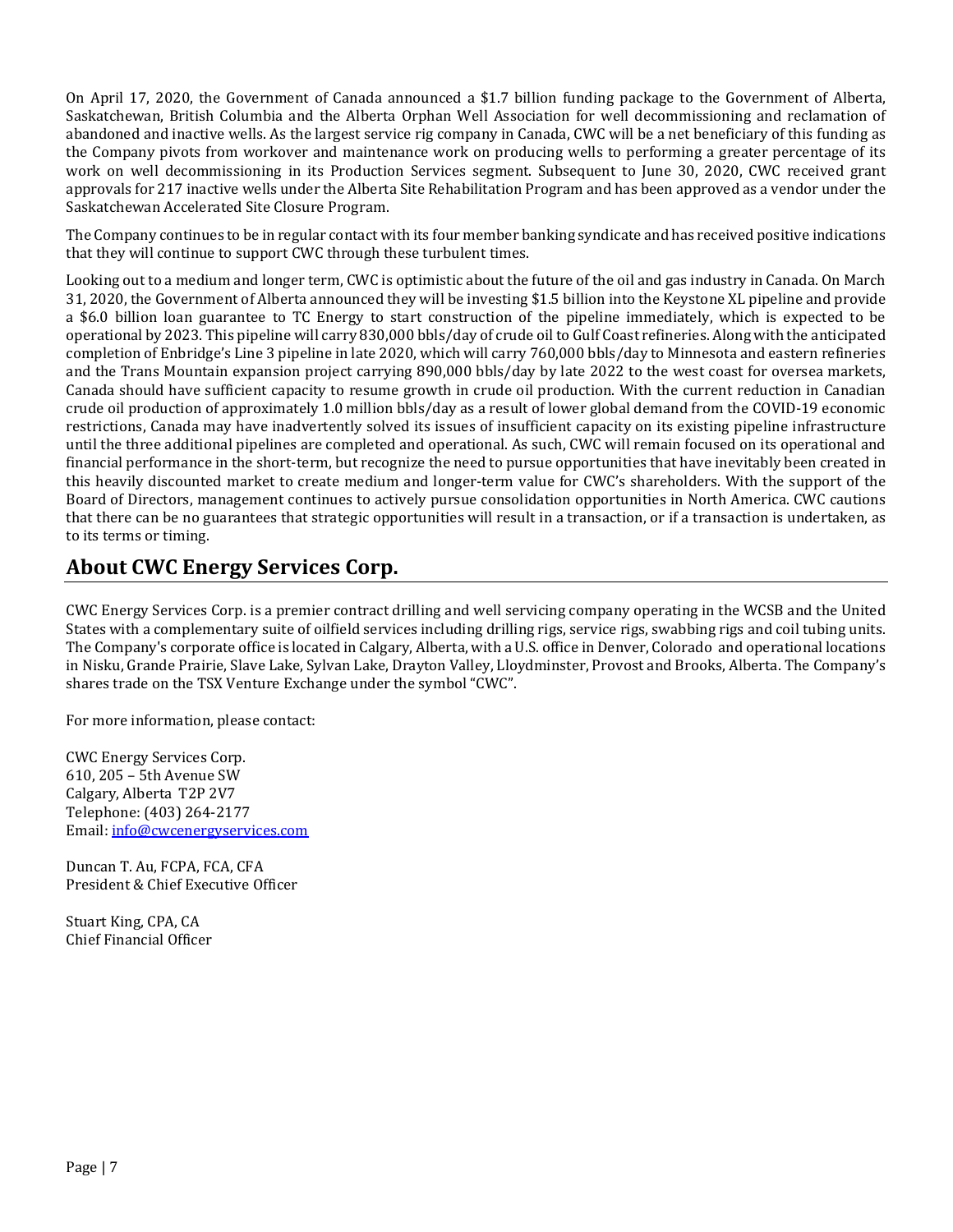# **Forward-Looking Information**

*This News Release contains certain forward-looking information and statements within the meaning of applicable Canadian securities legislation. Certain statements contained in this MD&A, including most of those contained in the section titled "Outlook" and including statements which may contain such words as "anticipate", "could", "continue", "should", "seek", "may", "intend", "likely", "plan", "estimate", "believe", "expect", "will", "objective", "ongoing", "project" and similar expressions are intended to identify forward-looking information or statements. In particular, this News Release contains forward-looking statements including management's assessment of future plans and operations, planned levels of capital expenditures, expectations as to activity levels, expectations on the sustainability of future cash flow and earnings, expectations with respect to crude oil and natural gas prices, activity levels in various areas, expectations regarding the level and type of drilling and production and related drilling and well services activity in the WCSB and U.S. basins, expectations regarding entering into long term drilling contracts and expanding its customer base, and expectations regarding the business, operations, revenue and debt levels of the Company in addition to general economic conditions. Although the Company believes that the expectations and assumptions on*  which such forward-looking information and statements are based are reasonable, undue reliance should not be placed on the *forward-looking information and statements because the Company can give no assurances that they will prove to be correct. Since forward-looking information and statements address future events and conditions, by their very nature they involve inherent risks and uncertainties. Actual results could differ materially from those currently anticipated due to a number of factors and risks including the implications of the COVID-19 health pandemic on the Company's business, operations and personnel. These factors and risks include, but are not limited to, the risks associated with the COVID-19 health pandemic and their implications on the demand and supply in the drilling and oilfield services sector (i.e. demand, pricing and terms for oilfield drilling and services; current and expected oil and gas prices; exploration and development costs and delays; reserves discovery and decline rates; pipeline and transportation capacity; weather, health, safety and environmental risks), significant expansion measures to stop the spread of COVID-19 further restricting or prohibiting the operations of the Company's facilities and operations, actions to ensure social distancing due to COVID-19, the Company's cash saving initiatives, integration of acquisitions, competition, and uncertainties resulting from potential delays or changes in plans with respect to acquisitions, development projects or capital expenditures and changes in legislation, including but not limited to tax laws, royalties and environmental regulations, stock market volatility and the inability to access sufficient capital from external and internal sources. Accordingly, readers should not place undue reliance on the forward-looking statements. Readers are cautioned that the foregoing list of factors is not exhaustive. Additional information on these and other factors that could affect the Company's financial results are included in reports on file with applicable securities regulatory authorities and may be accessed through SEDAR a[t www.sedar.com.](http://www.sedar.com/) The forward-looking information and statements contained in this News Release are made as of the date hereof and the Company undertakes no obligation to update publicly or revise any forward-looking information or statements, whether as a result of new information, future events or otherwise, unless so required by applicable securities laws. Any forward-looking statements made previously may be inaccurate now.*